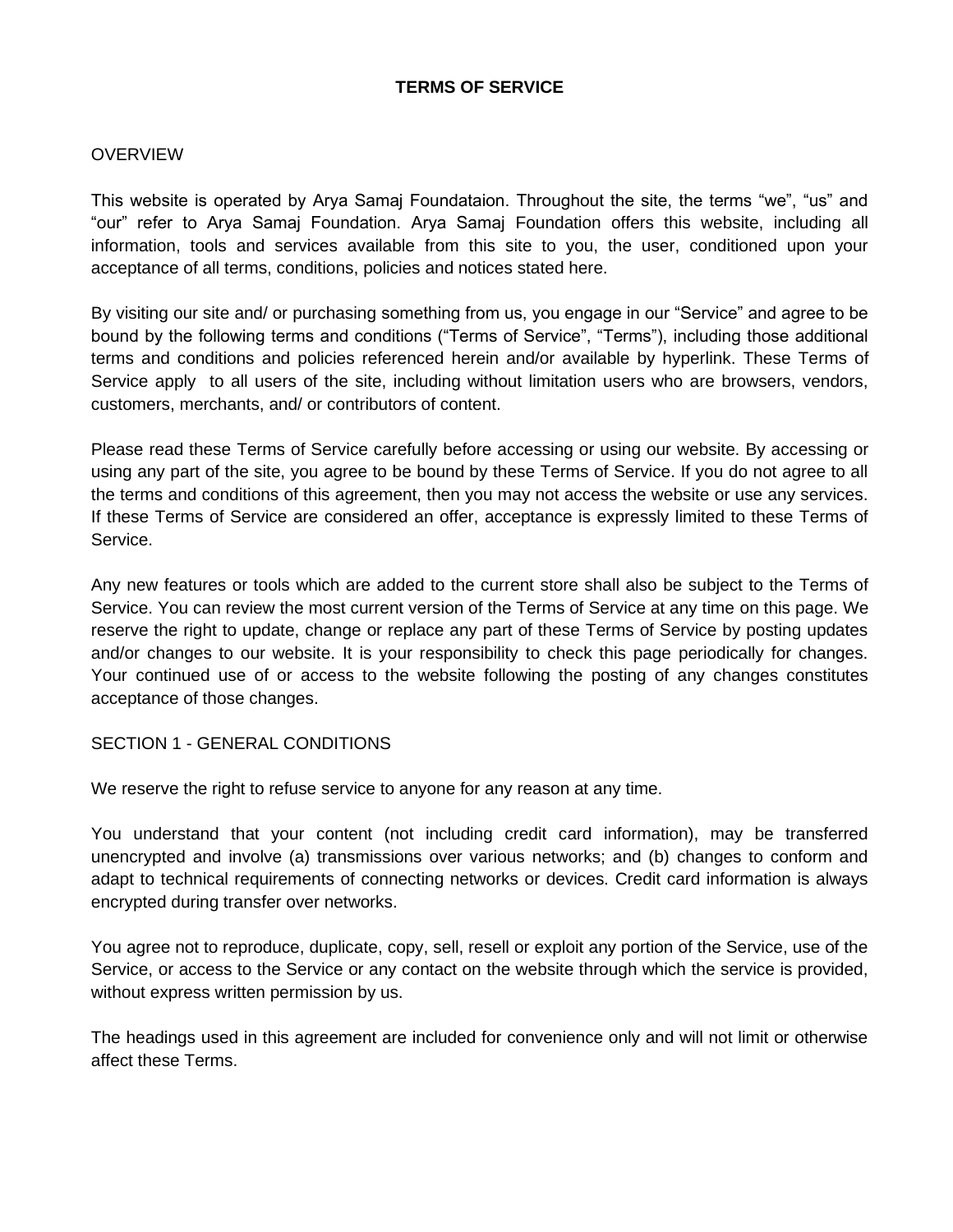# SECTION 2 - ACCURACY, COMPLETENESS AND TIMELINESS OF INFORMATION

We are not responsible if information made available on this site is not accurate, complete or current. The material on this site is provided for general information only and should not be relied upon or used as the sole basis for making decisions without consulting primary, more accurate, more complete or more timely sources of information. Any reliance on the material on this site is at your own risk.

This site may contain certain historical information. Historical information, necessarily, is not current and is provided for your reference only. We reserve the right to modify the contents of this site at any time, but we have no obligation to update any information on our site. You agree that it is your responsibility to monitor changes to our site.

## SECTION 3 - MODIFICATIONS TO THE SERVICE AND PRICES

Prices for our products are subject to change without notice.

We reserve the right at any time to modify or discontinue the Service (or any part or content thereof) without notice at any time.

We shall not be liable to you or to any third-party for any modification, price change, suspension or discontinuance of the Service.

## SECTION 4 - PRODUCTS OR SERVICES

Certain products or services may be available exclusively online through the website. These products or services may have limited quantities and are subject to return or exchange only according to our Return Policy.

We have made every effort to display as accurately as possible the colors and images of our products that appear at the store. We cannot guarantee that your computer monitor's display of any color will be accurate.

We reserve the right, but are not obligated, to limit the sales of our products or Services to any person, geographic region or jurisdiction. We may exercise this right on a case-by-case basis. We reserve the right to limit the quantities of any products or services that we offer. All descriptions of products or product pricing are subject to change at anytime without notice, at the sole discretion of us. We reserve the right to discontinue any product at any time. Any offer for any product or service made on this site is void where prohibited.

We do not warrant that the quality of any products, services, information, or other material purchased or obtained by you will meet your expectations, or that any errors in the Service will be corrected.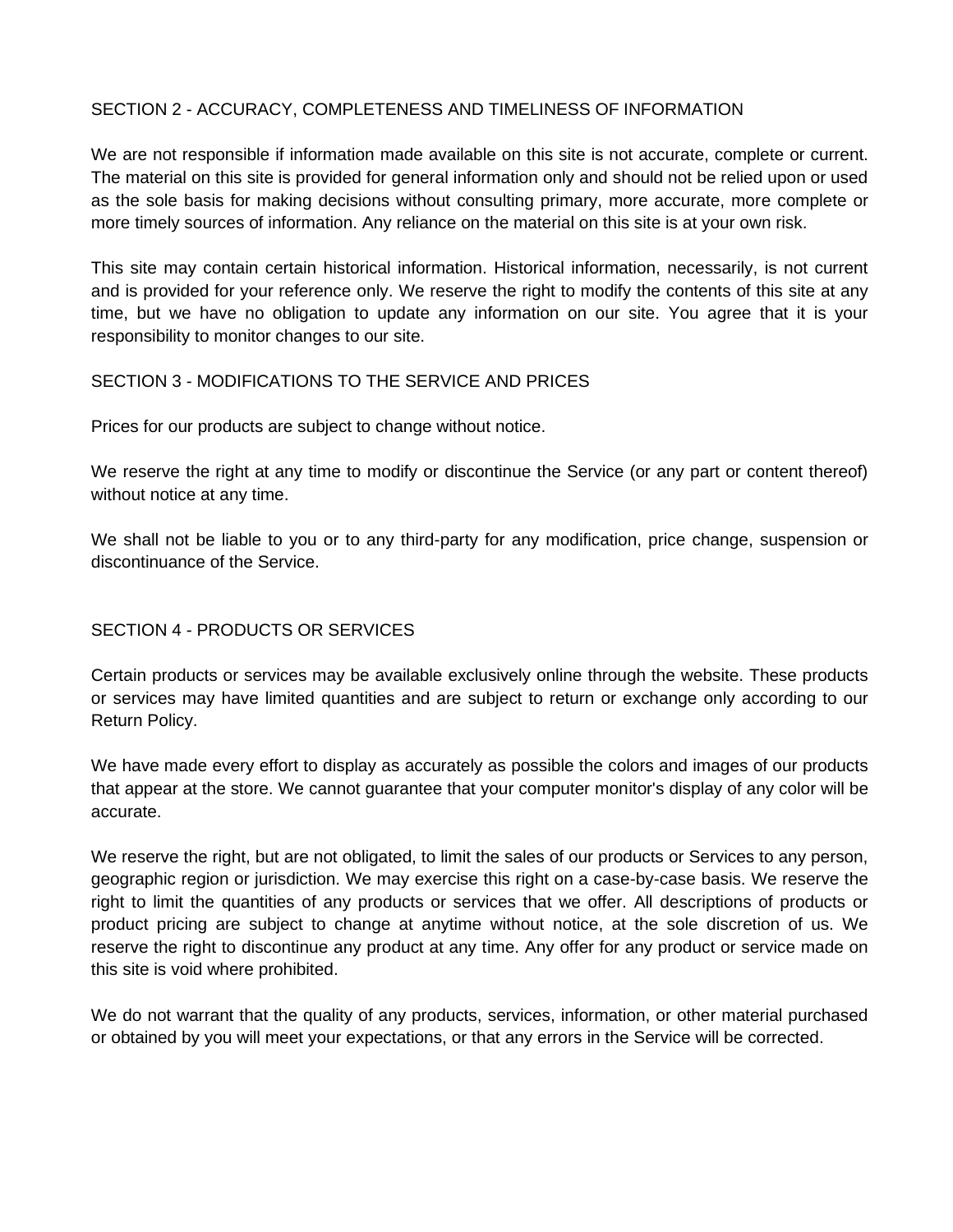## SECTION 5 - ACCURACY OF BILLING AND ACCOUNT INFORMATION

We reserve the right to refuse any order you place with us. We may, in our sole discretion, limit or cancel quantities purchased per person, per household or per order. These restrictions may include orders placed by or under the same customer account, the same credit card, and/or orders that use the same billing and/or shipping address. In the event that we make a change to or cancel an order, we may attempt to notify you by contacting the e-mail and/or billing address/phone number provided at the time the order was made. We reserve the right to limit or prohibit orders that, in our sole judgment, appear to be placed by dealers, resellers or distributors.

You agree to provide current, complete and accurate purchase and account information for all purchases made at our store. You agree to promptly update your account and other information, including your email address and credit card numbers and expiration dates, so that we can complete your transactions and contact you as needed.

For more detail, please review our Returns Policy.

## SECTION 6 - OPTIONAL TOOLS

We may provide you with access to third-party tools over which we neither monitor nor have any control nor input.

You acknowledge and agree that we provide access to such tools "as is" and "as available" without any warranties, representations or conditions of any kind and without any endorsement. We shall have no liability whatsoever arising from or relating to your use of optional third-party tools.

Any use by you of optional tools offered through the site is entirely at your own risk and discretion and you should ensure that you are familiar with and approve of the terms on which tools are provided by the relevant third-party provider(s).

We may also, in the future, offer new services and/or features through the website (including, the release of new tools and resources). Such new features and/or services shall also be subject to these Terms of Service.

#### SECTION 7 - THIRD-PARTY LINKS

Certain content, products and services available via our Service may include materials from thirdparties.

Third-party links on this site may direct you to third-party websites that are not affiliated with us. We are not responsible for examining or evaluating the content or accuracy and we do not warrant and will not have any liability or responsibility for any third-party materials or websites, or for any other materials, products, or services of third-parties.

We are not liable for any harm or damages related to the purchase or use of goods, services, resources, content, or any other transactions made in connection with any third-party websites. Please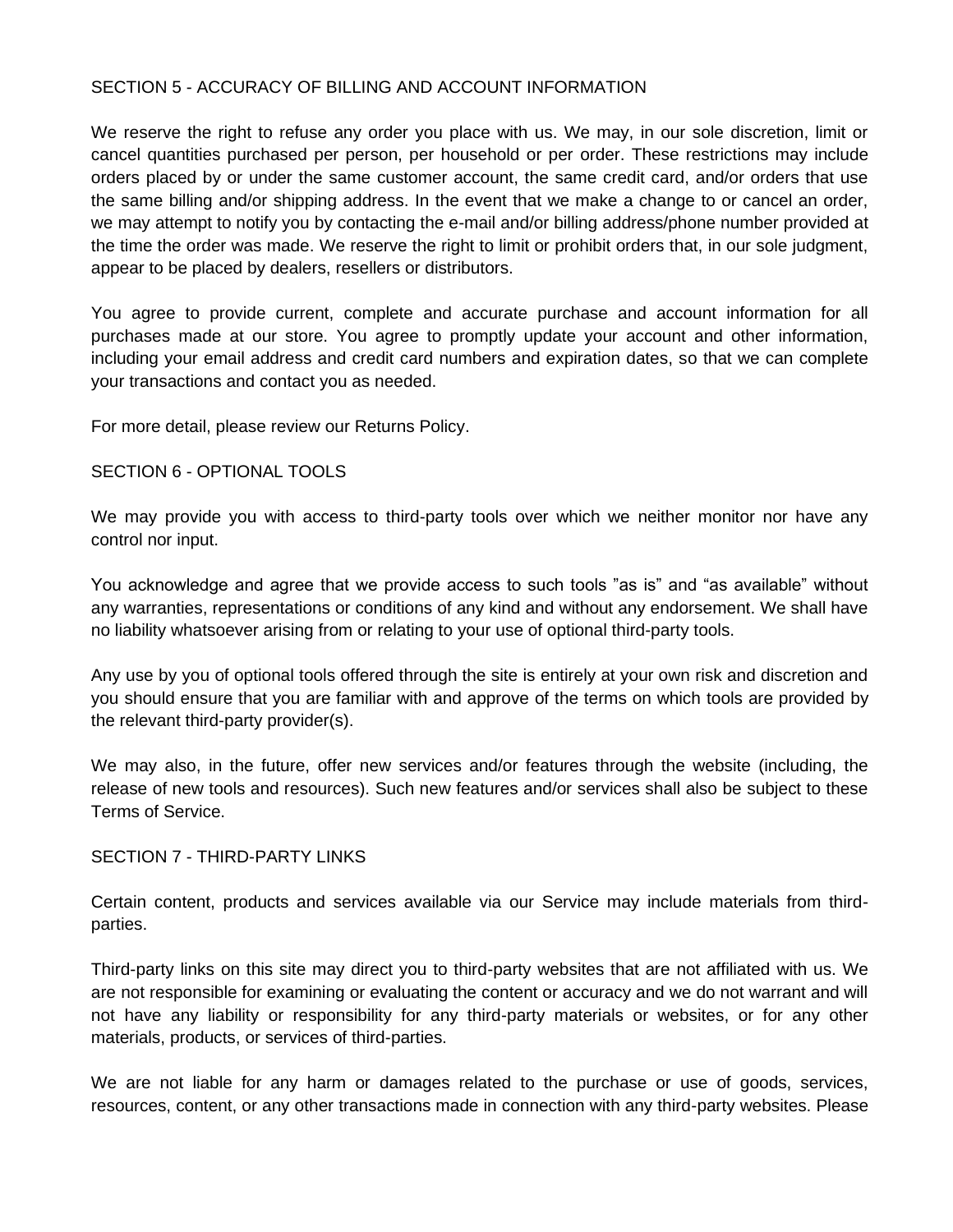review carefully the third-party's policies and practices and make sure you understand them before you engage in any transaction. Complaints, claims, concerns, or questions regarding third-party products should be directed to the third-party.

## SECTION 8 - USER COMMENTS, FEEDBACK AND OTHER SUBMISSIONS

If, at our request, you send certain specific submissions (for example contest entries) or without a request from us you send creative ideas, suggestions, proposals, plans, or other materials, whether online, by email, by postal mail, or otherwise (collectively, 'comments'), you agree that we may, at any time, without restriction, edit, copy, publish, distribute, translate and otherwise use in any medium any comments that you forward to us. We are and shall be under no obligation (1) to maintain any comments in confidence; (2) to pay compensation for any comments; or (3) to respond to any comments.

We may, but have no obligation to, monitor, edit or remove content that we determine in our sole discretion are unlawful, offensive, threatening, libelous, defamatory, pornographic, obscene or otherwise objectionable or violates any party's intellectual property or these Terms of Service.

You agree that your comments will not violate any right of any third-party, including copyright, trademark, privacy, personality or other personal or proprietary right. You further agree that your comments will not contain libelous or otherwise unlawful, abusive or obscene material, or contain any computer virus or other malware that could in any way affect the operation of the Service or any related website. You may not use a false e-mail address, pretend to be someone other than yourself, or otherwise mislead us or third-parties as to the origin of any comments. You are solely responsible for any comments you make and their accuracy. We take no responsibility and assume no liability for any comments posted by you or any third-party.

#### SECTION 9 - PERSONAL INFORMATION

Your submission of personal information through the store is governed by our Privacy Policy.

## SECTION 10 - ERRORS, INACCURACIES AND OMISSIONS

Occasionally there may be information on our site or in the Service that contains typographical errors, inaccuracies or omissions that may relate to product descriptions, pricing, promotions, offers, product shipping charges, transit times and availability. We reserve the right to correct any errors, inaccuracies or omissions, and to change or update information or cancel orders if any information in the Service or on any related website is inaccurate at any time without prior notice (including after you have submitted your order).

We undertake no obligation to update, amend or clarify information in the Service or on any related website, including without limitation, pricing information, except as required by law. No specified update or refresh date applied in the Service or on any related website, should be taken to indicate that all information in the Service or on any related website has been modified or updated.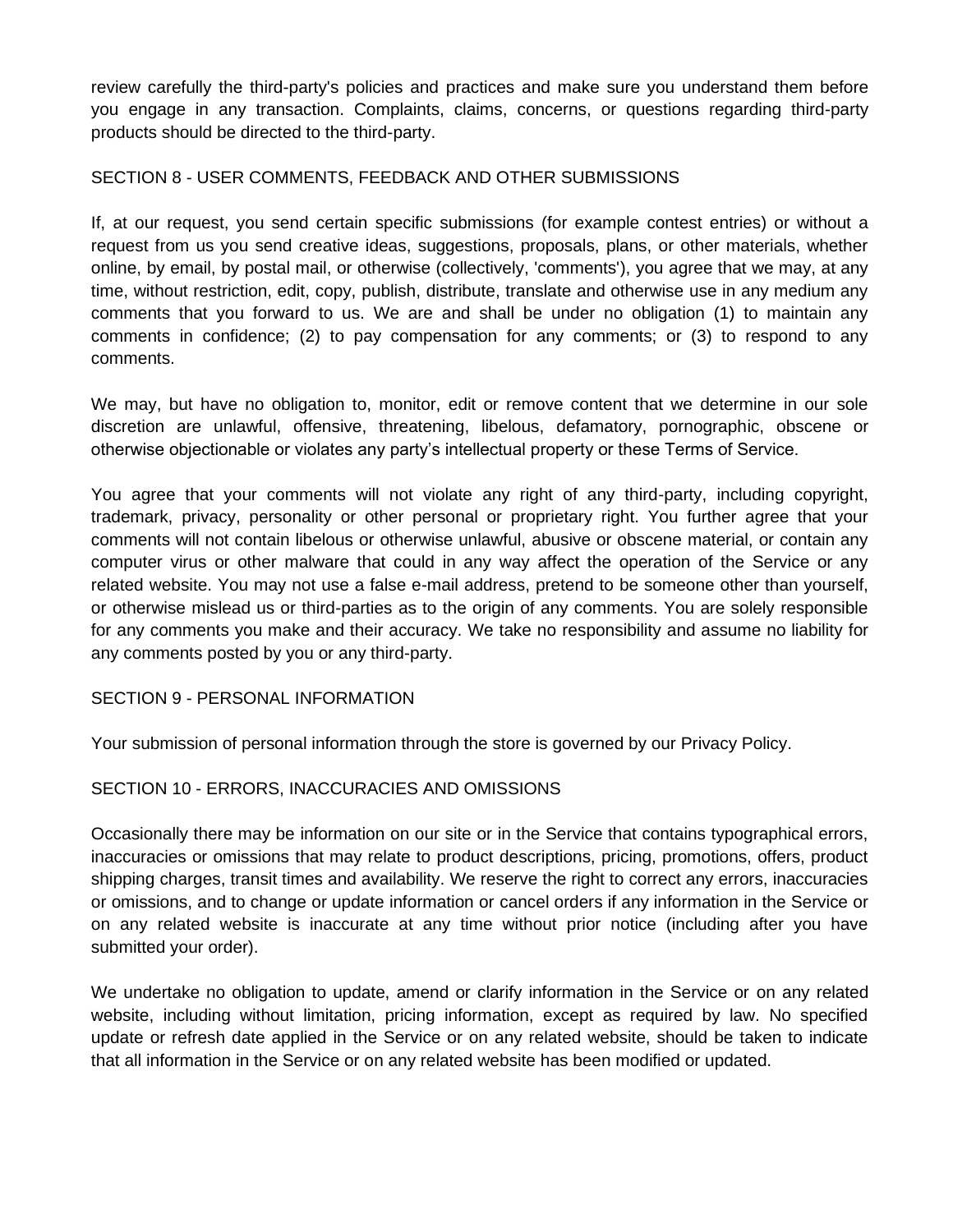#### SECTION 11 - PROHIBITED USES

In addition to other prohibitions as set forth in the Terms of Service, you are prohibited from using the site or its content: (a) for any unlawful purpose; (b) to solicit others to perform or participate in any unlawful acts; (c) to violate any international, federal, provincial or state regulations, rules, laws, or local ordinances; (d) to infringe upon or violate our intellectual property rights or the intellectual property rights of others; (e) to harass, abuse, insult, harm, defame, slander, disparage, intimidate, or discriminate based on gender, sexual orientation, religion, ethnicity, race, age, national origin, or disability; (f) to submit false or misleading information; (g) to upload or transmit viruses or any other type of malicious code that will or may be used in any way that will affect the functionality or operation of the Service or of any related website, other websites, or the Internet; (h) to collect or track the personal information of others; (i) to spam, phish, pharm, pretext, spider, crawl, or scrape; (j) for any obscene or immoral purpose; or (k) to interfere with or circumvent the security features of the Service or any related website, other websites, or the Internet. We reserve the right to terminate your use of the Service or any related website for violating any of the prohibited uses.

## SECTION 12 - DISCLAIMER OF WARRANTIES; LIMITATION OF LIABILITY

We do not guarantee, represent or warrant that your use of our service will be uninterrupted, timely, secure or error-free.

We do not warrant that the results that may be obtained from the use of the service will be accurate or reliable.

You agree that from time to time we may remove the service for indefinite periods of time or cancel the service at any time, without notice to you.

You expressly agree that your use of, or inability to use, the service is at your sole risk. The service and all products and services delivered to you through the service are (except as expressly stated by us) provided 'as is' and 'as available' for your use, without any representation, warranties or conditions of any kind, either express or implied, including all implied warranties or conditions of merchantability, merchantable quality, fitness for a particular purpose, durability, title, and non-infringement.

In no case shall Arya Samaj Foundation, our directors, officers, employees, affiliates, agents, contractors, interns, suppliers, service providers or licensors be liable for any injury, loss, claim, or any direct, indirect, incidental, punitive, special, or consequential damages of any kind, including, without limitation lost profits, lost revenue, lost savings, loss of data, replacement costs, or any similar damages, whether based in contract, tort (including negligence), strict liability or otherwise, arising from your use of any of the service or any products procured using the service, or for any other claim related in any way to your use of the service or any product, including, but not limited to, any errors or omissions in any content, or any loss or damage of any kind incurred as a result of the use of the service or any content (or product) posted, transmitted, or otherwise made available via the service, even if advised of their possibility. Because some states or jurisdictions do not allow the exclusion or the limitation of liability for consequential or incidental damages, in such states or jurisdictions, our liability shall be limited to the maximum extent permitted by law.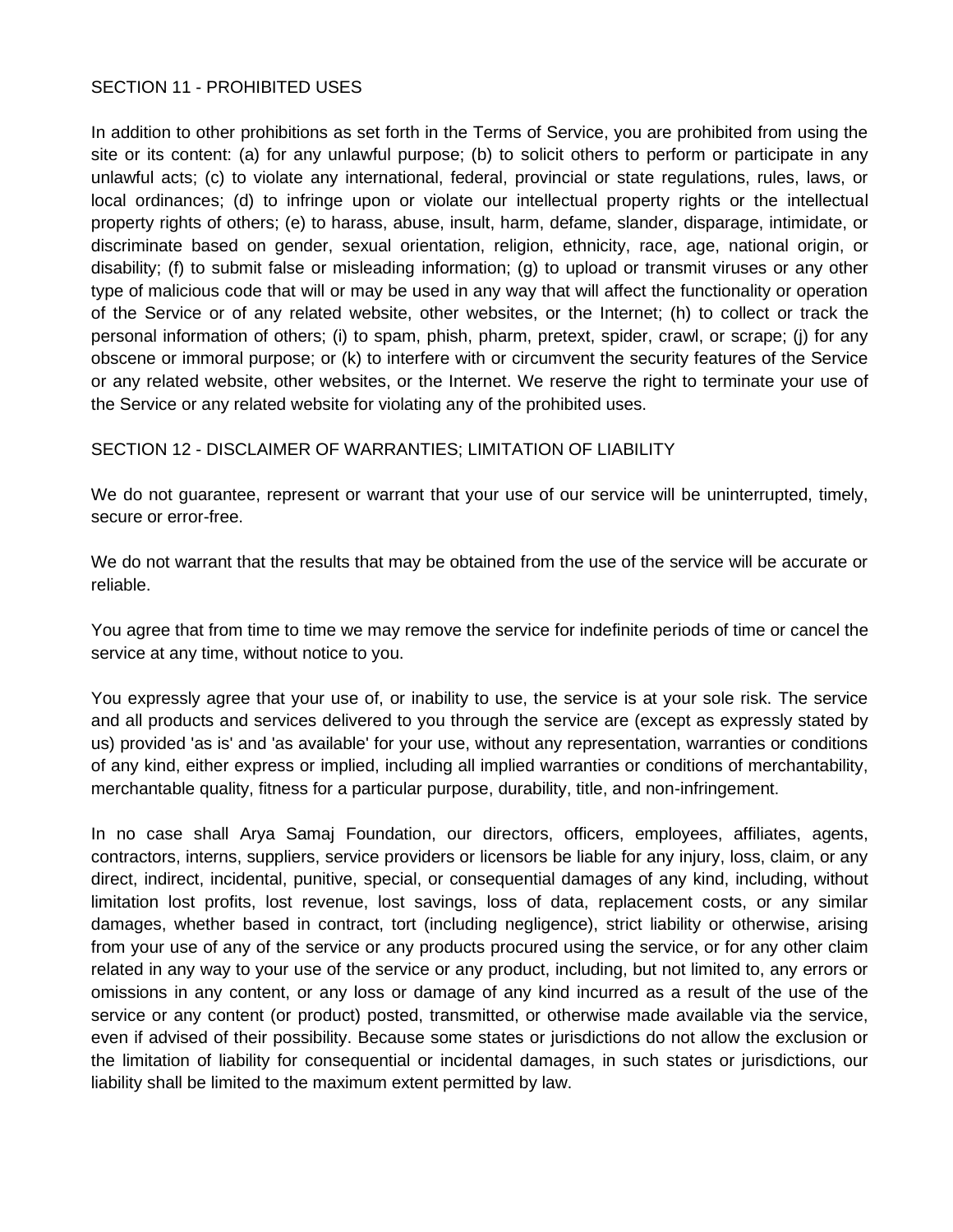#### SECTION 13 - INDEMNIFICATION

You agree to indemnify, defend and hold harmless Arya Samaj Foundation and our parent, subsidiaries, affiliates, partners, officers, directors, agents, contractors, licensors, service providers, subcontractors, suppliers, interns and employees, harmless from any claim or demand, including reasonable attorneys' fees, made by any third-party due to or arising out of your breach of these Terms of Service or the documents they incorporate by reference, or your violation of any law or the rights of a third-party.

#### SECTION 14 - SEVERABILITY

In the event that any provision of these Terms of Service is determined to be unlawful, void or unenforceable, such provision shall nonetheless be enforceable to the fullest extent permitted by applicable law, and the unenforceable portion shall be deemed to be severed from these Terms of Service, such determination shall not affect the validity and enforceability of any other remaining provisions.

## SECTION 15 - TERMINATION

The obligations and liabilities of the parties incurred prior to the termination date shall survive the termination of this agreement for all purposes.

These Terms of Service are effective unless and until terminated by either you or us. You may terminate these Terms of Service at any time by notifying us that you no longer wish to use our Services, or when you cease using our site.

If in our sole judgment you fail, or we suspect that you have failed, to comply with any term or provision of these Terms of Service, we also may terminate this agreement at any time without notice and you will remain liable for all amounts due up to and including the date of termination; and/or accordingly may deny you access to our Services (or any part thereof).

# SECTION 16 - ENTIRE AGREEMENT

The failure of us to exercise or enforce any right or provision of these Terms of Service shall not constitute a waiver of such right or provision.

These Terms of Service and any policies or operating rules posted by us on this site or in respect to The Service constitutes the entire agreement and understanding between you and us and govern your use of the Service, superseding any prior or contemporaneous agreements, communications and proposals, whether oral or written, between you and us (including, but not limited to, any prior versions of the Terms of Service).

Any ambiguities in the interpretation of these Terms of Service shall not be construed against the drafting party.